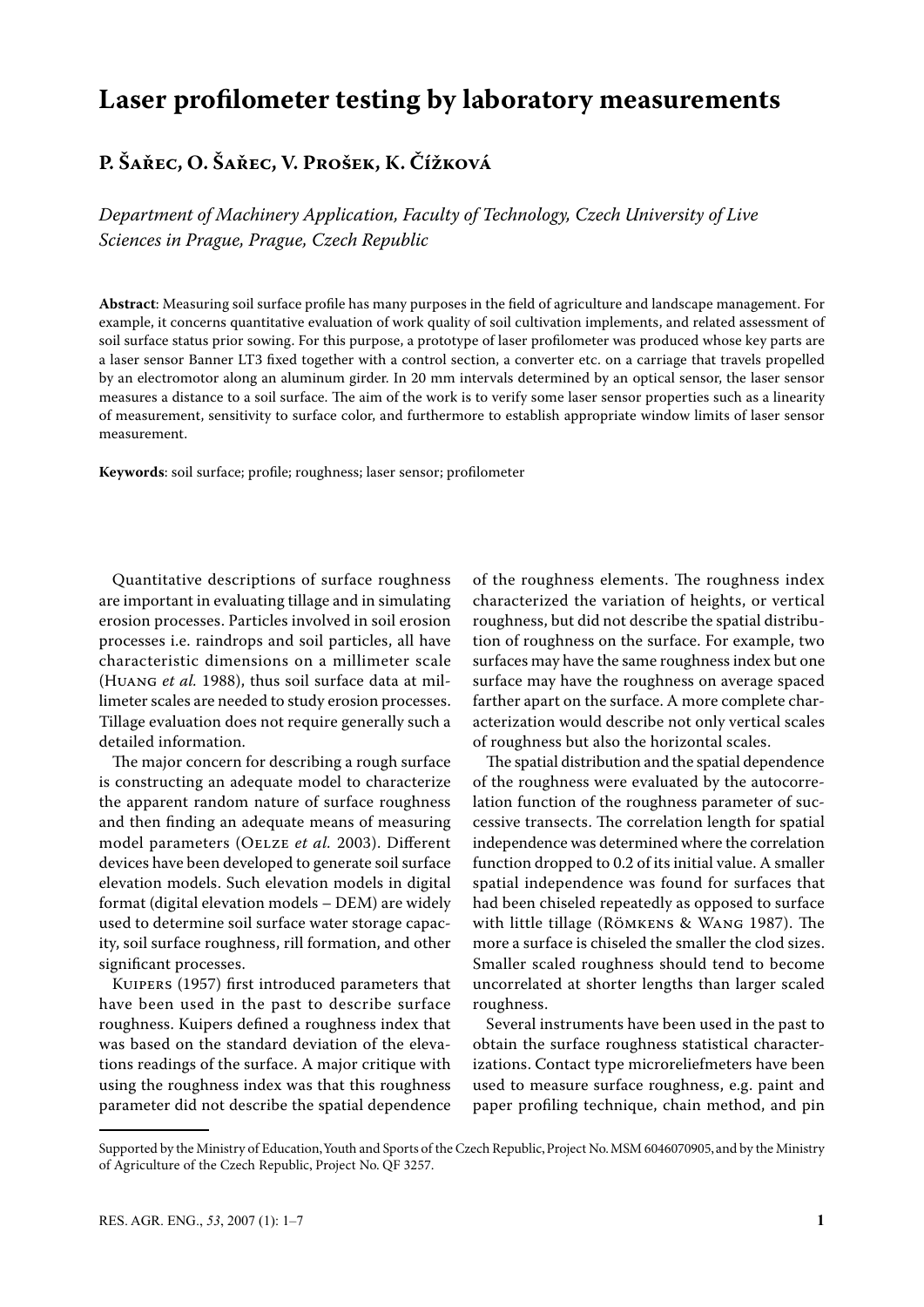reliefmeter. Contact methods tend to be time-consuming, cumbersome, and have the great disadvantage of disturbing or damaging the soil surface. On the other hand, photogrammetry has been used to obtain elevation measurements from soil surfaces remotely. The photogrammetric method needed costly equipment for measurements and data processing and interpretation of the photogrammetric data is complicated. Another equipment for measuring elevation data of rough soil surfaces without disturbing the soil surface is the laser microreliefmeter. However, the equipment is expensive, somewhat bulky and scan times can take several hours for a plot of 0.6 by 0.6 m. Flanagan *et al.* (1995) developed an automated laser scanner that kept an equivalent elevation resolution as the laser microreliefmeter but decreased the scan time. An alternate noncontact method was proposed by Oelze *et al.* (2003) using acoustic backscatter techniques to measure surface roughness statistics. The goal was to find a quick, mobile, and inexpensive means to evaluate surface roughness statistics.

This work concerns a simplified laser profilometer scanning just in one dimension. In order to reduce scanning time, data are retrieved each 20 mm only. Accuracy of the equipment depends on a laser sensor used, on measured distance, color of surface and other factors. Raper *et al.* (2002) estimated vertical accuracy of their portable tillage laser profiler within 2.3 mm for different soil color surfaces, and within 4.2 mm for objects painted black and white. Bertuzzi and Caussignac (1988) achieved standard deviation less than 2 mm in their tests as well.

### **material and methodology**

The laser profilometer scheme and connection diagram are shown in Figure 1 and 2. The key element is the laser sensor LT3 manufactured by Banner Engineering Corp. It moves along a one-axe aluminum girder, which is 1.64 m long, and each 20 mm measures a distance to surface (i.e. 83 samples). The girder is mounted on adjustable shanks that allow to position it 0.3 to 0.7 m above the surface.

The laser sensor was programmed for negative analog output slope and response speed was set to slow (see Figure 3). The range of the laser sensor stretches from 0.3 to 3 m for grey surface, or to 5 m for white surface. Other characteristics are shown in Figure 3.

Within the carried out laboratory measurements, two window limits were tested (i.e. 1.3–0.3 m and 0.8–0.3 m). The window limits were taught using white color surface. With at least five repetitions, straight bars of three different colors in three different positions were measured. Output data were recalculated according to set window limits into the unit of length and analyzed.

Two parameters were evaluated. One of them was standard deviation of surface height (i.e. RMS – Root Mean Square – height) σ. For a one-dimensional surface profile,  $\sigma$  is computed by digitizing the profile into discrete values,  $y_i(x_i)$ , at an appropriate horizontal spacing, Δ*x*. If the height variation, Δ*y*, corresponding to a  $\Delta x$  is much smaller than the wavelength,  $\lambda$ , of the incident wave, the variation will have no effect on the reflection from the surface



Figure 1. Scheme of laser profilometer construction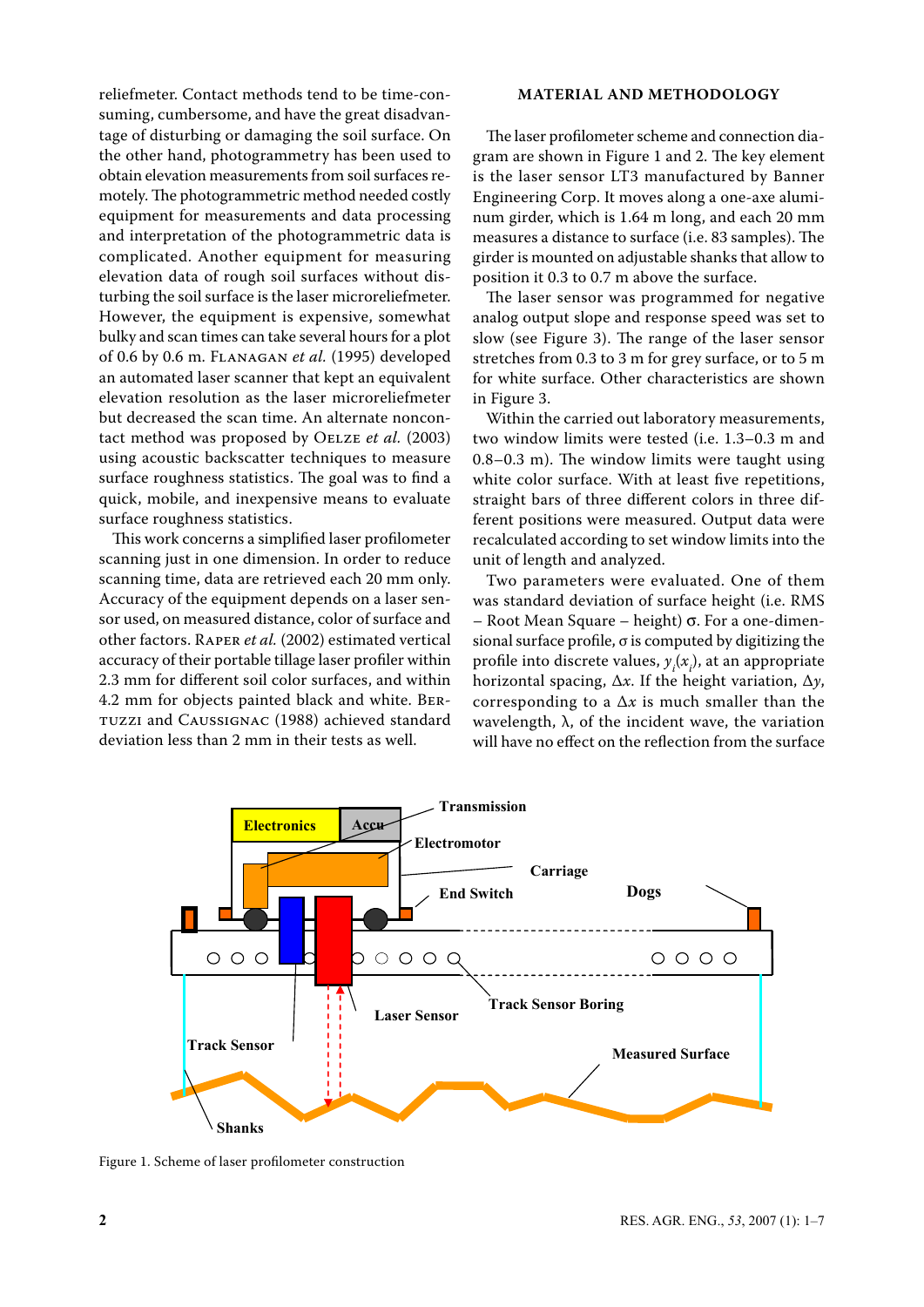

of Δ*x*. Typically, Δ*x* ≤ 0.1 λ. The standard deviation σ for the discrete one-dimensional case is given by

$$
\sigma = \sqrt{\frac{1}{N} \left( \sum_{i=1}^{N} \left( y_i \right)^2 - N \left( \overline{y} \right)^2 \right)}
$$
(1)

where:

*N* – number of samples and

$$
\overline{y} = \frac{1}{N} \sum_{i=1}^{N} y_i
$$
 (2)

The other parameter was the surface roughness originally used within the chain method. This method consists in measuring the horizontal distance between the tops of a roller chain laid out on a soil surface following the irregularities of the soil. The roughness is calculated as

$$
C_r = \left(1 - \frac{L1}{L2}\right) \times 100\tag{3}
$$

where:

*L*1 – horizontal distance

*L*2 – actual length of the chain

Resolution/repeatability vs. distance



Figure 3. LT3 resolution (left) and LT3 linearity (right)

This method was adapted so that *L*1 constituted the length of linear regression line and *L*2 the sum of distances between adjoining measured points.

The trend of a linear regression line affects both above mentioned parameters, e.g. RMS height value of a plain surface parallel to the profilometer girder is negligible in comparison to one at an angle. The girder should be positioned parallel to the surface. In order to achieve this, least squares linear regression was used to remove trend from samples. For the purpose of automated data processing, a macro calculating all the above mentioned was written within Visual Basic for MS Excel.

#### **results and discussion**

Laboratory experiments (see Figure 4) were carried out that consisted of scanning a straight surface of three different colors, i.e. white, brown, and medium grey, positioned at various angles. Two laser sensor window limits were tested that were calibrated using white color surface.



Figure 2. Connection diagram of laser profilometer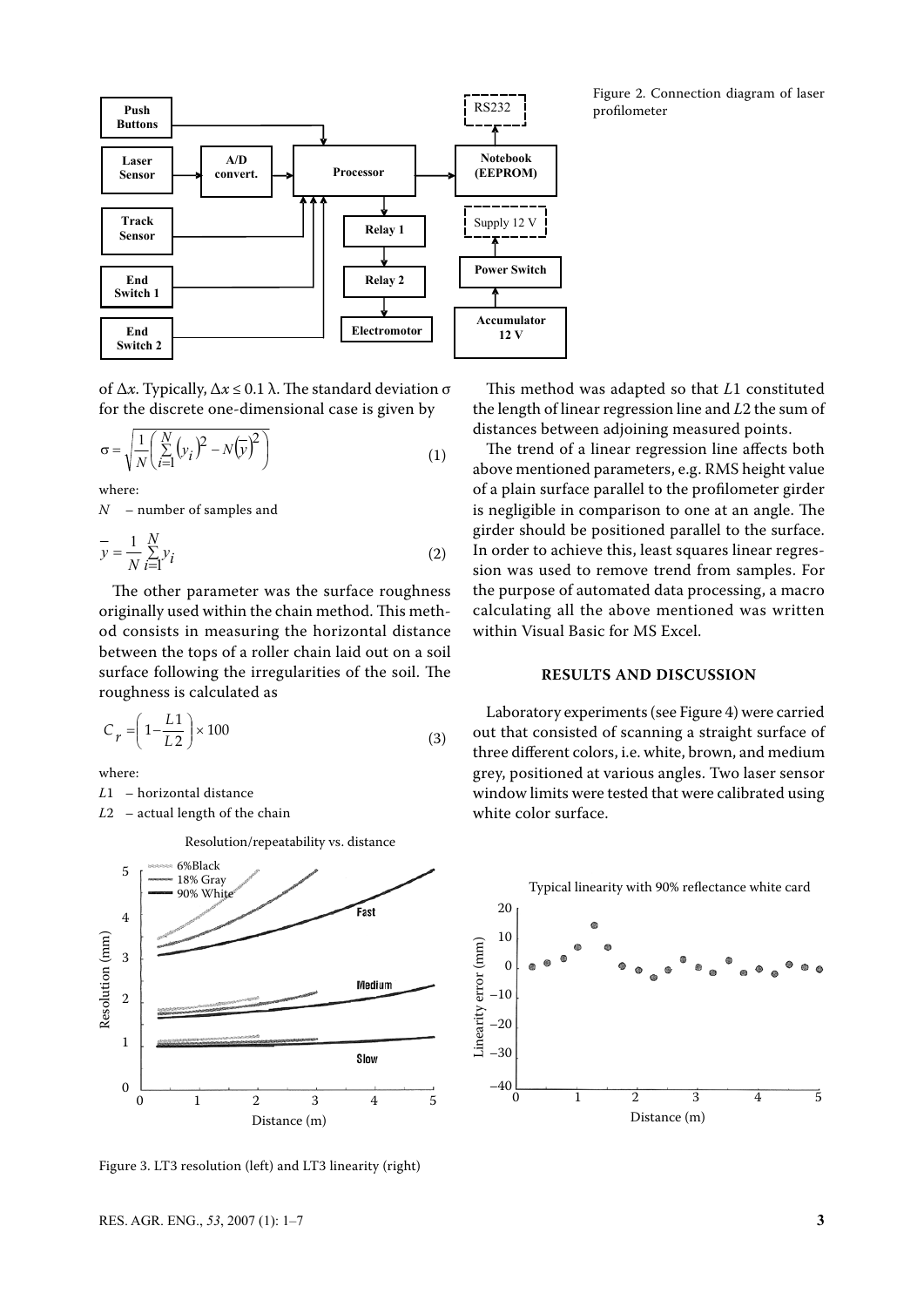

Figure 4. Photography of the laser profilometer laboratory experiment

The far limit of the first window was set to 1.3 m, the near one to 0.3 m. Measured elevation profiles are shown in Figure 5. The real value curves were acquired by fitting through calibration points. The white surface profiles lie nearest to the real value

curve while the grey ones demonstrate the greatest divergence. The greatest gaps between sample points and the real value curves are situated from 0.45 m to 0.65 m of distance (*y*).

Precisely the same relationships can be seen in Figure 6 where the far and near window limits of the laser sensor were set to 0.8 m, respectively to 0.3 m.

Figure 7 compares elevation profiles at a given angle scanned with the two different window limits. White and grey surface profiles do not differ much within the different window limits. While the brown surface profile of the window limits 0.8–0.3 m seems to merge with the white ones, the brown one of the window limits 1.3–0.3 m resides aside.

The differences between real and measured values can be seen in more detail in Figure 8. For the brown surface with the window limits 0.8–0.3 m, and for all the white surfaces measured, the differences do not exceed 20 mm. But even this value is rather high, and occurs in the distance range (*y*) of 0.45 to 0.65 m where experimental measurements are expected to occur.

Table 1 shows the surface roughness parameters. RMS height  $(\sigma)$  has small validity, if the trend is not removed from the samples. The surface roughness  $(C_r)$  of samples with and without the trend is comparable. The roughness parameters of white and brown surfaces attain similar values. Concerning the distance range, the higher it is, the higher values of roughness parameters are generally reached.



Figure 5. Graph of elevation profiles of a straight bar of three different colors positioned at two different angles (the laser sensor window limits are 1.3–0.3 m)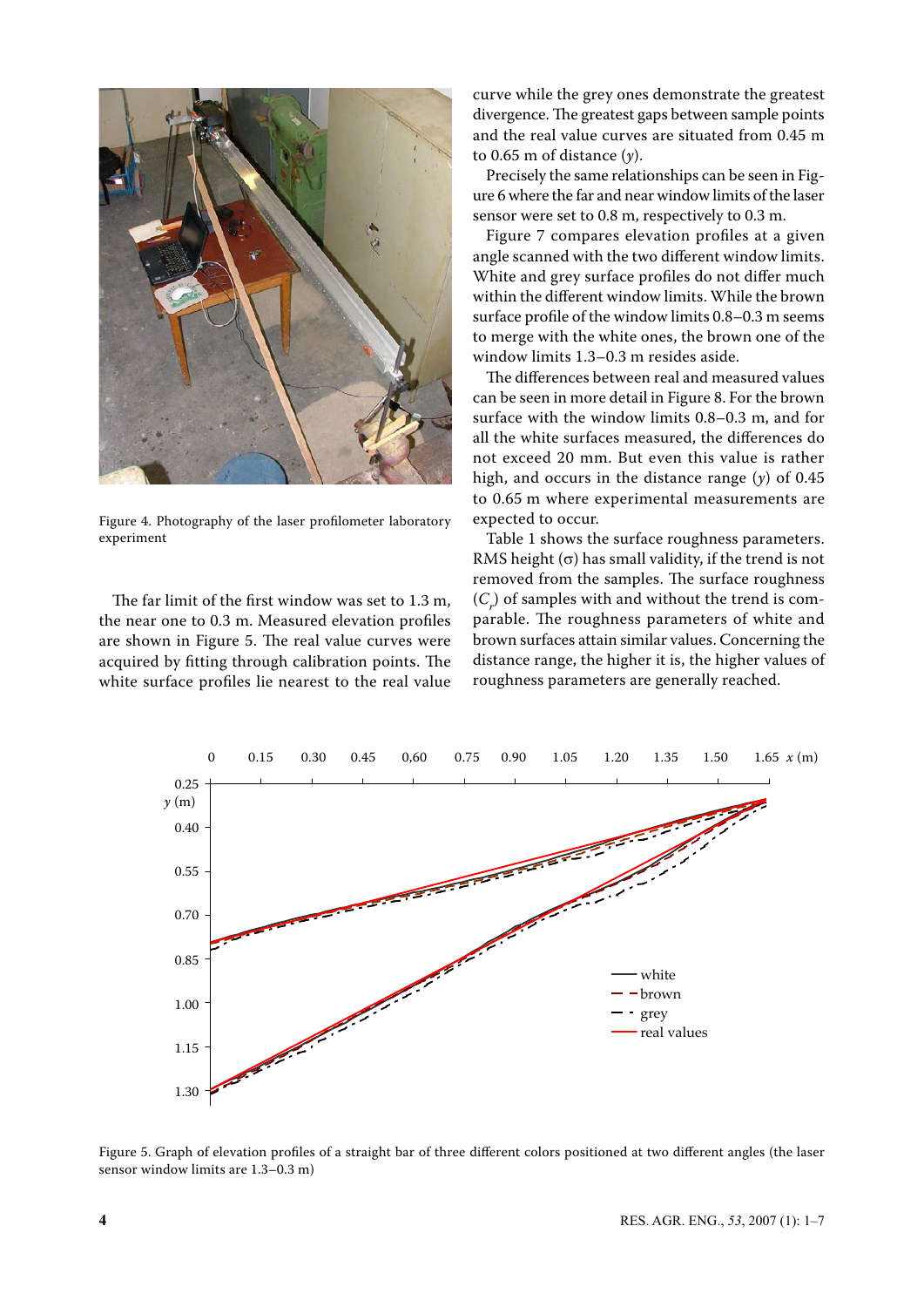

Figure 6. Graph of elevation profiles of a straight bar of three different colors positioned at three different angles (the laser sensor window limits are 0.8–0.3 m)

#### **CONCLUSIONS**

– The measurement linearity of the laser profilometer demonstrated sensitivity to the laser sensor window limits as well as to the measured surface color. Narrower window proved more accurate. The differences in measurements between brown and white colors were minor when compared to the differences between the both above mentioned colors and the grey one.

– In order to increase accuracy of measurements, output data of the laser sensor should be recalculated into the unit of length using calibration points located within the expected practical range of measurement, i.e. between 0.45 to up to 0.60 m of distance.



Figure 7. Graph of elevation profiles of a straight bar of three different colors with the laser sensor window limits set on 1.3–0.3 m and on 0.8–0.3 m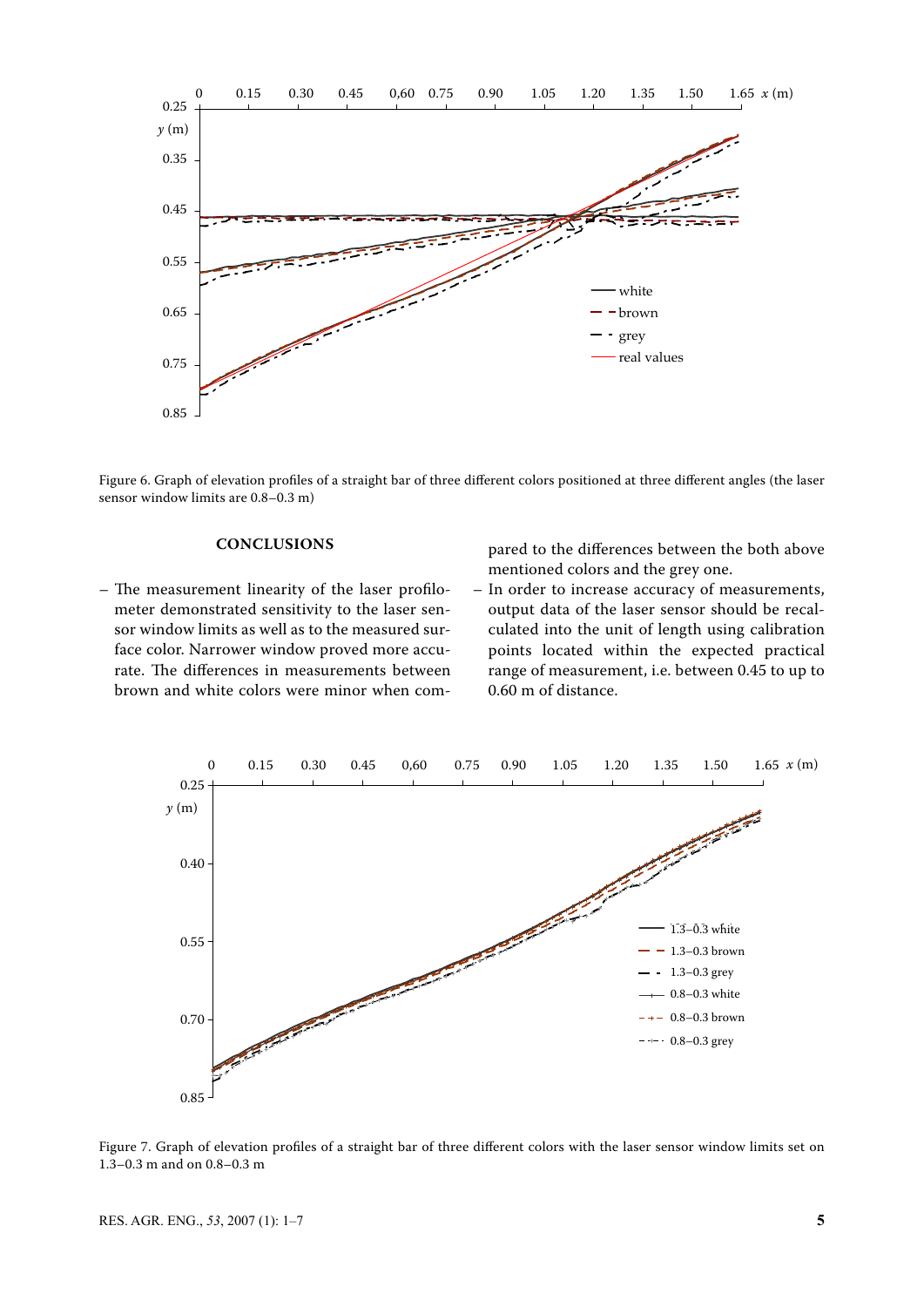

Figure 8. Graph of differences between measured points (*y*) and real point positions (*rv*) in dependence on measured distance (*y*) (in the legend from left: distance range/window limits/color)

| Laser<br>window<br>$\lim$ its <sup>1</sup> (m) | Surface                   |       | Elevation with trend |         | Least square linear regression<br>$(y = a \times x + b)$ |          |                | Trend removed   |         |
|------------------------------------------------|---------------------------|-------|----------------------|---------|----------------------------------------------------------|----------|----------------|-----------------|---------|
|                                                | distance <sup>2</sup> (m) | color | $\sigma^3$ (mm)      | $C_r^4$ | $\boldsymbol{a}$                                         | $b$ (mm) | $\mathbb{R}^2$ | $\sigma^3$ (mm) | $C_r^4$ |
| $1.3 - 0.3$                                    | $1.30 - 0.30$             | white | 291.39               | 0.116   | $-0.608$                                                 | 1303.45  | 0.999          | 8.09            | 0.493   |
|                                                |                           | brown | 289.78               | 0.390   | $-0.605$                                                 | 1306.36  | 0.999          | 7.88            | 0.454   |
|                                                |                           | grey  | 283.38               | 1.401   | $-0.591$                                                 | 1316.97  | 0.997          | 14.62           | 1.505   |
|                                                | $0.80 - 0.30$             | white | 142.53               | 0.217   | $-0.297$                                                 | 795.12   | 0.996          | 8.61            | 0.193   |
|                                                |                           | brown | 141.18               | 0.267   | $-0.294$                                                 | 800.82   | 0.996          | 8.41            | 0.213   |
|                                                |                           | grey  | 140.05               | 0.918   | $-0.292$                                                 | 809.69   | 0.996          | 9.22            | 0.670   |
| $0.8 - 0.3$                                    | $0.45 - 0.45$             | white | 1.22                 | 0.088   | 0.000                                                    | 458.46   | 0.010          | 1.21            | 0.088   |
|                                                |                           | brown | 2.45                 | 0.187   | 0.005                                                    | 460.91   | 0.816          | 1.05            | 0.186   |
|                                                |                           | grey  | 4.98                 | 1.910   | 0.004                                                    | 465.86   | 0.159          | 4.57            | 1.913   |
|                                                | $0.55 - 0.41$             | white | 47.77                | 0.239   | $-0.100$                                                 | 568.95   | 0.999          | 1.23            | 0.242   |
|                                                |                           | brown | 47.09                | 0.137   | $-0.098$                                                 | 573.14   | 0.999          | 1.81            | 0.143   |
|                                                |                           | grey  | 46.70                | 1.815   | $-0.097$                                                 | 583.81   | 0.989          | 4.88            | 1.748   |
|                                                | $0.80 - 0.30$             | white | 143.98               | 0.176   | $-0.300$                                                 | 799.90   | 0.997          | 8.22            | 0.127   |
|                                                |                           | brown | 144.80               | 0.172   | $-0.302$                                                 | 800.34   | 0.996          | 9.59            | 0.168   |
|                                                |                           | grey  | 141.40               | 0.877   | $-0.294$                                                 | 812.26   | 0.995          | 9.72            | 0.845   |

Table 1. Parameters of elevation profiles of straight surface measured by the laser profilometer

 $1$ approximate values of the far and near laser window limits;  $2$ approximate values of the laser-to-bar distance range;  ${}^{3}$ RMS height; <sup>4</sup>surface roughness;  $R^{2}$  = coefficient of determination.

– Calculated roughness parameters, RMS height in particular, are sensitive to any linear trend contained in the elevation profile, i.e. sensitive to the measured surface and the laser profilometer girder not being parallel. It is appropriate therefore to remove the trend from measured data.